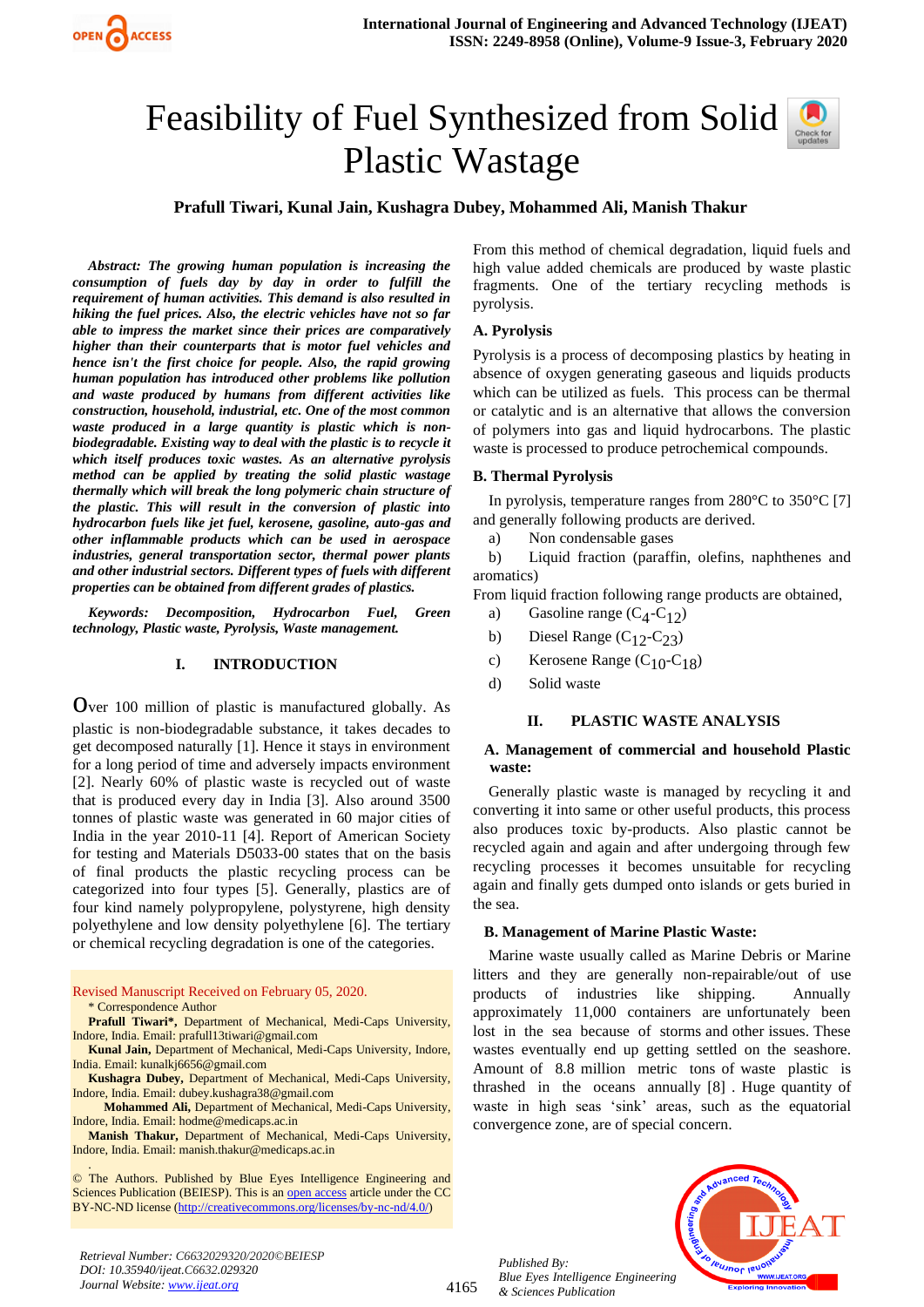## **Feasibility of Fuel Synthesized from Solid Plastic Wastage**

In such areas, 'rafts' of mixed waste, like various plastics, ropes, fishing nets, cargo-associated wastes such as tonnage, pallets, wires and plastic covers, drums and shipping containers can be seen spreading mostly everywhere . Ship-breaking operations in India are carried out over a distance of about 10 to 12 km on the beaches of Alang Gujarat – one of the busiest and largest ship-breaking yards globally. When a ship is dismantled it cause release of harmful pollution causing components like Asbestos, PCB's. Components like PVC and PBB's, which are dumped into the sea directly [9]. All the recyclable plastic is sent to recycling units.

## **C. Management of Tyre Waste:**

Tires comprising of vulcanized rubbers like Styrene Butadiene Rubber (SBR), Natural Rubber (NR) and Polybutadiene Rubber (PBR), steel, textile cord carbon black and small amount of other constituents. The disposal of waste tyres is one of the important issue over the 6

environmental all over the world. More than  $2.5 \times 10^{-7}$ 

tonnes in North America, 1x 10 6 tonnes in Japan and 3.4 x 6

10 tonnes of end-of-life tyres are generated annually in European Union. India has recorded over 230 million vehicles registered on its roads in the year 2016 which is third largest road network globally. Oils and gases can be synthesized via pyrolysis. Oil gained through pyrolysis have high gross calorific value (GCV) of approximately 41-44 MJ/kg. These oils can also be used to derive light aromatics such as benzene, toluene and xylene. Also active charcoal can be prepared from tires. It is observed that pyrolysis gas fraction consists of high concentrations of methane, ethane, butadiene and other hydrocarbon 3

gases whose GCV is approximately 37 MJ/m [10].

# Glass tube for guiding the hydrocarbon vapors Condenser Melting Chamber filled with nitrogen gas **Collection Chamber Heat applied through Conduction**

## **III. EXPERIMENT-**

**Fig 1. Block diagram of proposed model**

## **A. Condenser**

Condenser is actually a counter flow heat exchanger which helps in bringing down the temperature of the vapors coming out of the reactor that is flask. There are two openings, one for inlet and the other for outlet for inlet and

*Retrieval Number: C6632029320/2020©BEIESP DOI: 10.35940/ijeat.C6632.029320 Journal Website[: www.ijeat.org](http://www.ijeat.org/)*

outlet of cold water to run through its outer area. This is used for cooling the vapor. The gaseous hydrocarbons at a temperature of about 350°C are condensed to about 32 – 35°C. Coolant is supplied to the condenser through two pipes, one for inlet and one for outlet and both of them having length of 1 meter each.

## **B. Melting Chamber (Three neck flask)**

Melting chamber is a three neck flask made of Borosil glass of capacity 500mL with the net openings of 2.5 cm. The whole flask is placed on top of a metallic structure which is placed on top of an induction cooker for external heating purpose. The melting chamber is heated to a temperature of about 350°C.



**Fig 2. Three Neck Flask 500ml Capacity**

## **C. Heating Source**

Induction cooker with a metallic stand for resting the flask is used for heating the flask. The capacity of the induction used is 2000 Watts. Induction cooker works on the principle of eddy currents. So to heat up the plastic material, metallic structure was built on the induction surface on which the eddy currents are generated and when this metallic structure gets heated up, the heat is transferred to the melting chamber through conduction.

## **D. Nitrogen Cylinder**

Nitrogen cylinder with a pressure of 140 psi and weighing around 80 kg is employed for supplying the nitrogen in the melting chamber. The pressure is controlled using a pressure regulator and the outlet pressure is measured by using a built in pressure gauge in the regulator. Pressure gauge used is single pressure regulator having maximum capacity of 250  $kg/cm<sup>2</sup>$ .

*Published By: Blue Eyes Intelligence Engineering & Sciences Publication* 



4166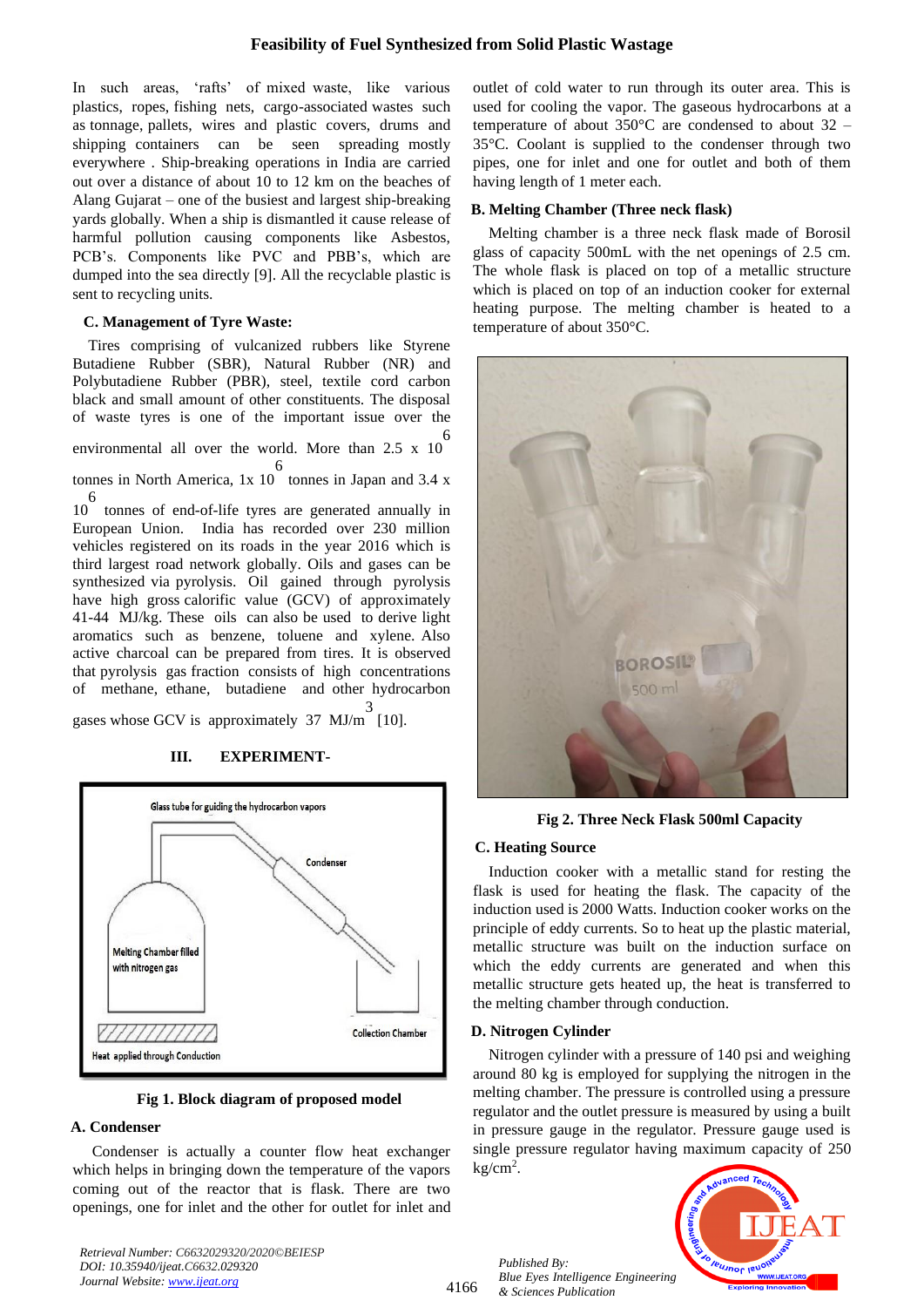



**Fig 3. Nitrogen gas cylinder (140 psi pressure)**



**Fig 4. Pressure Regulator**

## **E. Condenser pump**

A single stage submersible water pump of 48 watts, operating at 200-220 volts and 50-60 Hz current frequency is used for the circulation of coolant in the condenser tube. The maximum discharge flow of the pump is 100-500 LPM and has a water lifting capacity of 15 m to 50 m. Water at the room temperature at around 25°C pumped into the condenser.

## **IV. PROCESS DESCRIPTION**

The type of plastic utilized in the experiment is Low Density Polyethylene that is LDPE. The plastic was collected from the medical packaging waste. The plastic scrap is thoroughly washed to remove any dirt or any other solid impurities. Solid waste plastic is melted in absence of oxygen and this method is called thermal cracking. The scrap was trimmed into pieces of size ranging from 1.5-2 cm as was spread on the bed of the melting chamber for uniform heating. In this experiment around 2 kg of LDPE will be utilized to gain different samples. Each batch will be synthesized from 200 gm. of LDPE at a time. The melting process is carried out in an inert atmosphere by displacing the oxygen inside the flask with nitrogen. A low density poly-ethylene plastic is used in a batch system as changes of temperature difference for these plastics are relatively low. Initially the plastic scrap is subjected to a temperature of 100 ºC a liquid slurry is obtained as the temperature increases. At about 265ºC this slurry gets turned into hydrocarbon vapors. These vapors are then allowed to pass through a counter flow condenser which brings down the temperature of the vapor and at the end the condensed vapors or say synthetic fuel are collected into a beaker. Around 20 -30% of the fuel is collected between 100ºC and 250ºC. The next 40% is collected when the temperature is raised to around 310ºC and the experiment is stopped when the temperature reaches up to 350ºC and the final yield is obtained. As the plastic contains hydrocarbon from short chain hydrocarbon to long chain hydrocarbon so the plastic's structure do not break immediately during the thermal cracking. Initially the short chain hydrocarbons start breaking from the temperature of 200ºC. When temperature profile is increased the plastic carbon-carbon bond breakdown slowly. As the temperature is increased the long chains are breakdown step by step. During in this thermal cracking process some light gas such as methane, ethane, propane and butane are produced. These compounds are not able to condense because they have negative boiling point. These light gases could be alkane or alkene group and it can also contain  $CO$  or  $CO<sub>2</sub>$  emissions. This gas portion analysis is under consideration. The method which is considered for treating the light gas is an alkali wash system. After experiment is concluded some solid black residue is left in the melting chamber. To purify the liquid fuel a purification system to remove water portion and ash or fuel sediment is used and it is also filtered with filter paper to remove some solid waste mixed in fuel while collecting in bottle. Overall five batches of synthetic fuel were produced.

The following apparatus or methods were used to find out the properties of the liquid fuel obtained:

a)Pensky Martin apparatus was utilized for measuring the flash point and fire point of the synthetic fuel.

- b)Bomb calorimeter was utilized to measure the gross calorific value of the fuel.
- c)Saybolt viscometer and Rosewood viscometer apparatus were utilized to measure kinematic and absolute viscosity.



*Retrieval Number: C6632029320/2020©BEIESP DOI: 10.35940/ijeat.C6632.029320 Journal Website[: www.ijeat.org](http://www.ijeat.org/)*

4167

*Published By: Blue Eyes Intelligence Engineering & Sciences Publication*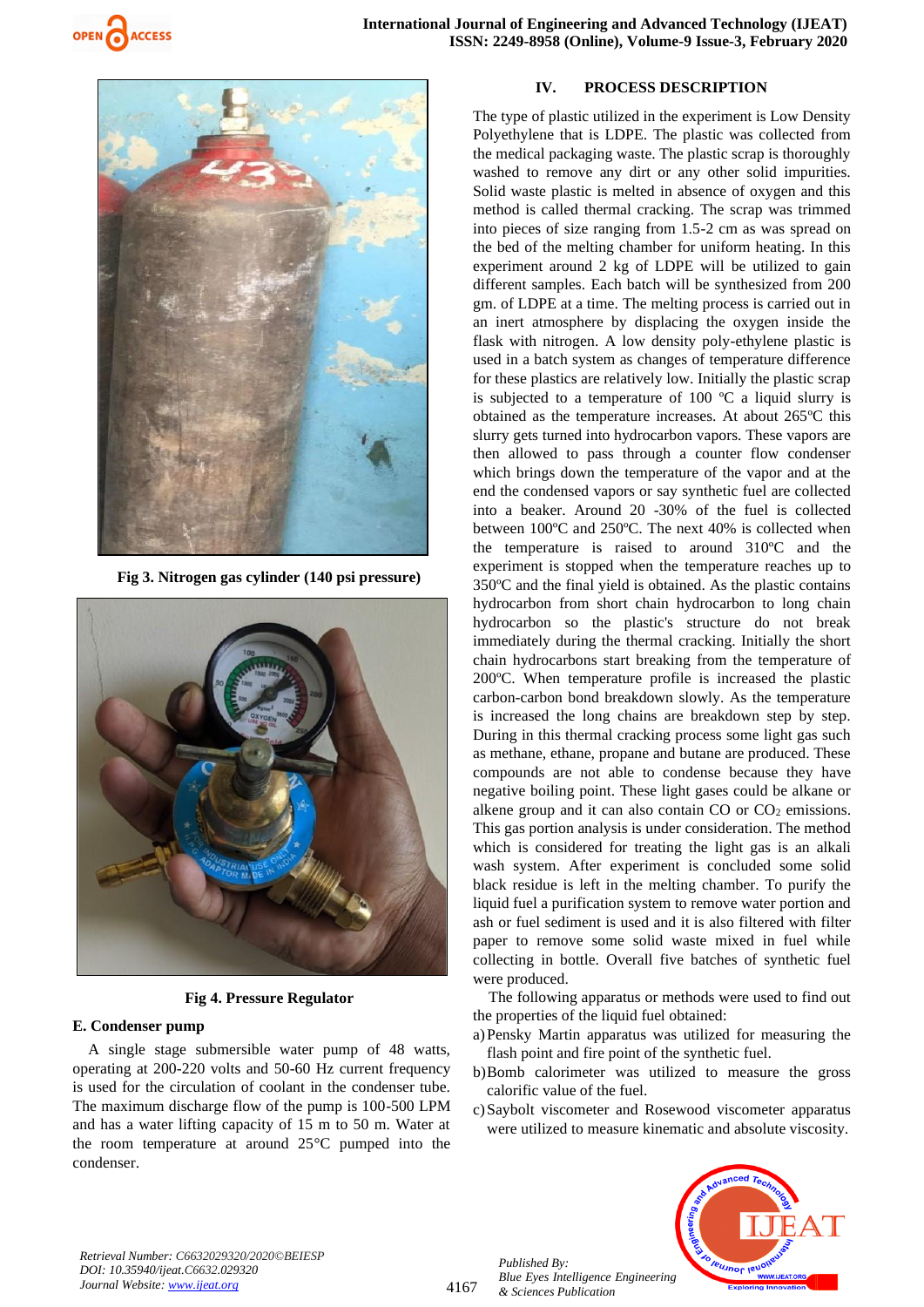d)The density was calculated by dividing the observed mass of the obtained by the observed volume (values provided in table-I).

## **V. RESULTS AND DISCUSSION-**

Physical manifestation of the synthetic fuel obtained through the pyrolysis setup is like a viscous fluid having dim-yellowish color appearance and a foul odor. The synthetic liquid obtained is highly flammable furthermore it burns completely without any left-over residue. 200 mg of plastic was used to produce a single batch of the synthetic fuel sample and the corresponding values of liquid composition, gaseous composition and solid residue composition obtained at the end of the complete process can be found in the Table-I. Around 155 gm. of liquid fuel was synthesized from 200 gm. of LDPE plastic. Five batches of the sample were produced and these samples were tested for various properties such as density, specific gravity, calorific value, flash point, fire point, kinematic viscosity and absolute viscosity. The outcomes found during testing of the synthetic fuel sample obtained in the experiment are mentioned in the Table-II and it can be observed that the specific gravity and density of the synthetic fuel will be more than those of petrol and less than that of diesel. From the values given in the Table-II it should be obvious that kinematic viscosity and dynamic viscosity of synthetic fuel is more than that of petrol and less than that of diesel. The flash point and fire point of synthetic fuel is more than the petrol and less than the diesel is observed. The gross calorific value of synthetic fuel is less than that of petrol and more than that of diesel.

## **Table i: synthetic fuel composition synthesized from 200 gm. Of plastic waste**

|                                               | Composition           |            |  |
|-----------------------------------------------|-----------------------|------------|--|
|                                               | Weight                | Percentage |  |
| <b>Liquid Composition</b><br>(Synthetic fuel) | 155 gm. (201)<br>ml.) | 77.5       |  |
| <b>Solid Residue</b>                          | $15 \text{ gm}.$      | 7.5        |  |
| Gaseous<br>Composition                        | 30 gm.                | 15         |  |

| <b>TABLE II: Properties Of Fuels</b> |  |  |
|--------------------------------------|--|--|
|--------------------------------------|--|--|

| Properties                                                                                                                                                                             | Fuel Type |        |                   |  |
|----------------------------------------------------------------------------------------------------------------------------------------------------------------------------------------|-----------|--------|-------------------|--|
|                                                                                                                                                                                        | Petrol    | Diesel | Synthetic<br>Fuel |  |
| Density<br>$(Kg/m^3)$<br>Specific<br>Gravity<br>Flash point<br>(Celsius)<br>Fire point<br>(Celsius)<br>Absolute<br>Viscosity<br>Kinematic<br>Viscosity<br>Calorific<br>Value $(KJ/Kg)$ | 742       | 850    | 771               |  |
|                                                                                                                                                                                        | 0.742     | 0.850  | 0.771             |  |
|                                                                                                                                                                                        | 23        | 50     | 30                |  |
|                                                                                                                                                                                        | 29        | 56     | 36                |  |
|                                                                                                                                                                                        | 2.42      | 3.05   | 2.62              |  |
|                                                                                                                                                                                        | 1.79      | 2.59   | 2.01              |  |
|                                                                                                                                                                                        | 46858     | 42000  | 42680             |  |

*Retrieval Number: C6632029320/2020©BEIESP DOI: 10.35940/ijeat.C6632.029320 Journal Website[: www.ijeat.org](http://www.ijeat.org/)*



**Fig 5. Kinetic Viscosity and Dynamic Viscosity Note\*: Kinematic viscosity is in centistokes Dynamic viscosity is in centipoise**



**Fig 6. Flash Point and Fire Point**



**Fig 7. Specific Gravity**

*Published By: Blue Eyes Intelligence Engineering & Sciences Publication*